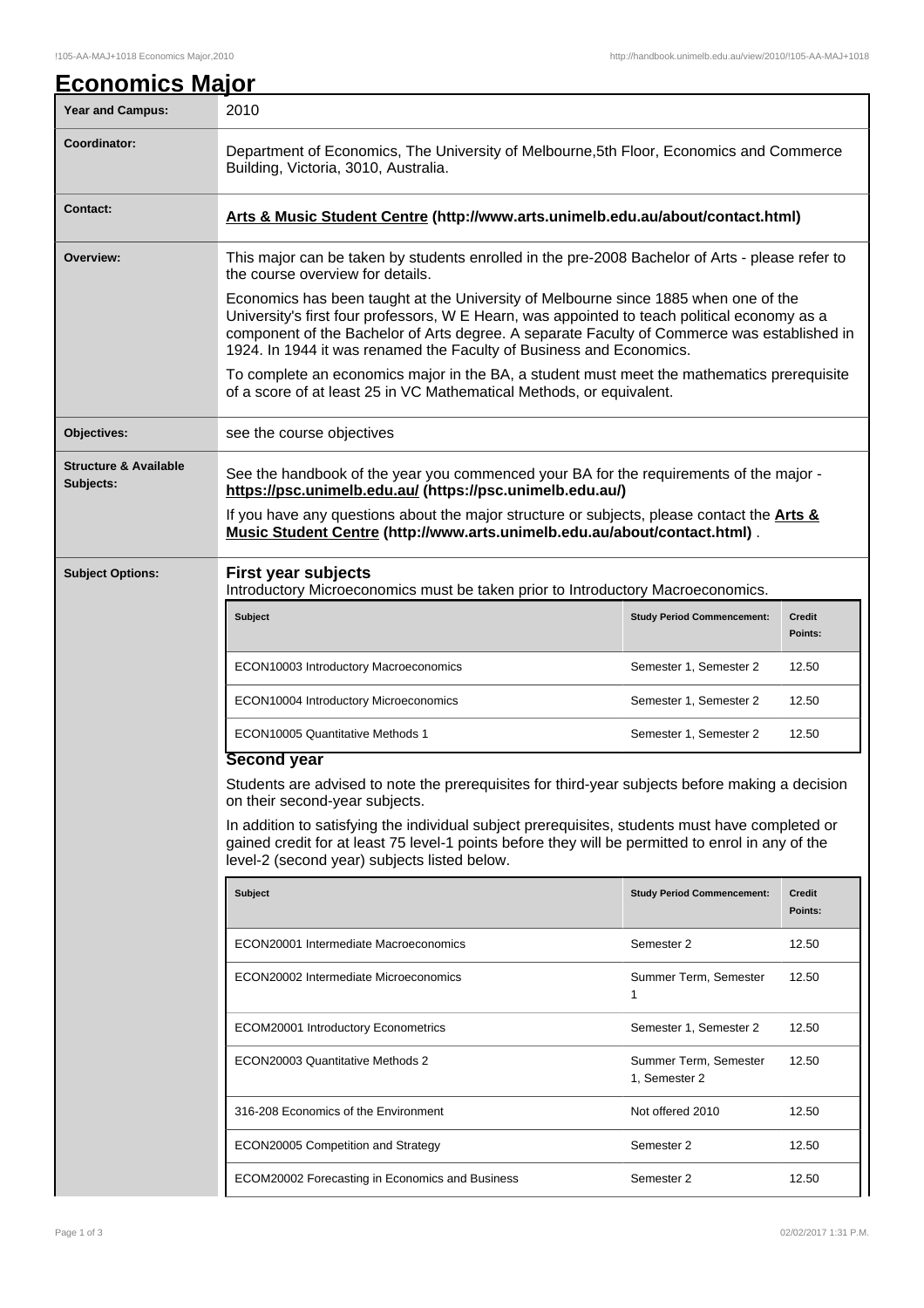|  | ECON20006 Business Economics and e-Commerce   | Semester 1             | 12.50 |
|--|-----------------------------------------------|------------------------|-------|
|  | ECON20007 Globalisation and the World Economy | Semester 1, Semester 2 | 12.50 |
|  | 316-214 Australian Economic History           | Not offered 2010       | 12.50 |
|  | MAST20004 Probability                         | Semester 1             | 12.50 |
|  | MAST20005 Statistics                          | Semester 2             | 12.50 |

## **Third year**

In addition to satisfying the individual subject prerequisites, students must have completed or gained credit for at least 175 level-1 and level-2 points before they will be permitted to enrol in any of the level-3 (third year) subjects listed below.

| <b>Subject</b>                                    | <b>Study Period Commencement:</b> | <b>Credit</b><br>Points: |
|---------------------------------------------------|-----------------------------------|--------------------------|
| ECON30001 International Trade Policy              | Semester 1                        | 12.50                    |
| ECON30002 Economic Development                    | Semester 1                        | 12.50                    |
| ECON30003 Industrial Economics                    | Semester 2                        | 12.50                    |
| 316-304 Social Economics                          | Not offered 2010                  | 12.50                    |
| ECON30005 Money and Banking                       | Semester 2                        | 12.50                    |
| ECON30006 Labour Economics                        | Semester 1                        | 12.50                    |
| ECON30007 Agricultural Economics                  | Semester 2                        | 12.50                    |
| ECON30008 History of Economic Thought             | Semester 2                        | 12.50                    |
| ECON30009 Macroeconomics                          | Semester 2                        | 12.50                    |
| ECON30010 Microeconomics                          | Semester 1                        | 12.50                    |
| ECOM30001 Basic Econometrics                      | Semester 1                        | 12.50                    |
| ECOM30003 Applied Microeconometric Modelling      | Semester 2                        | 12.50                    |
| <b>ECON30011 Environmental Economics</b>          | Semester 2                        | 12.50                    |
| 316-325 Ecological Economics                      | Not offered 2010                  | 12.50                    |
| ECON30013 Economic Analysis and Policy            | Semester 2                        | 12.50                    |
| 316-327 Business Applications of Economics        | Not offered 2010                  | 12.50                    |
| 316-328 Marketing Economics                       | Not offered 2010                  | 12.50                    |
| ECON30016 The Economics of Taxation               | Semester 1                        | 12.50                    |
| ECON30017 Organisations, Economics and Incentives | Semester 2                        | 12.50                    |
| ECON30018 Economics of the Law                    | Semester 1                        | 12.50                    |
| ECON30019 Behavioural Economics                   | Semester 1                        | 12.50                    |
| ECON30020 Mathematical Economics                  | Semester 1                        | 12.50                    |
| 316-345 Regional Economics                        | Not offered 2010                  | 12.50                    |
| ECON30022 Experimental Economics                  | Semester 2                        | 12.50                    |
| 316-347 Health Economics                          | Not offered 2010                  | 12.50                    |